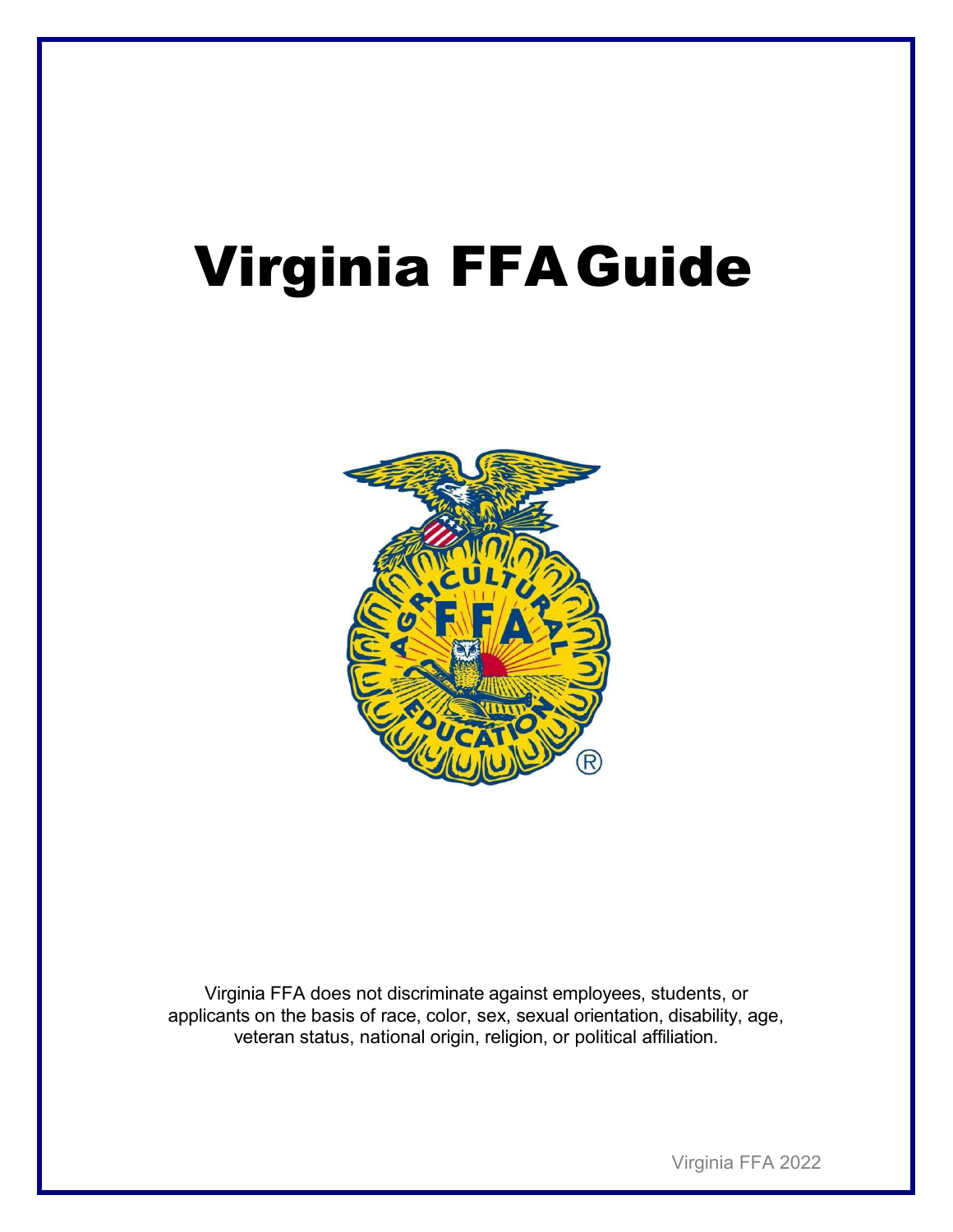## Philosophy for Virginia FFA Career Development Events

Students are important customers of agricultural education and the FFA who recognize qualityand value in products and activities. When provided an opportunity to fashion their educational experiences, they generally make wise decisions based on needs, perceptions, image and the opinions of othersinfluence students. They value change based on their perceived personal needs as well as the needs of others. They sometimes value change for the sake of variety. Adults are concerned about the experiences ofstudents and wantto help organize experiencesthat will meet the future needs ofstudents while accomplishing the purposes of agricultural education and the FFAorganization. The Virginia FFA Association should assume the leadership role in developing and continuouslyimproving relevant FFA career development events and awards. Although the Virginia FFA Association should be aware ofthe needs of local chapters and should react to those needs, it should help initiate opportunities that reflect relevant and emergingtechnology.

Virginia FFA career development events and awards should be developed with significant input from FFA members, teachers, partners, respective industry sponsors, and others involved in agricultural education. Virginia career development events and awardsshould reflect instruction that currently takes place in the entire agricultural education program, including classroom instruction, laboratory instruction, individualized instruction, and/or supervised agricultural experience. However, it is appropriate for the state organization to develop career development events and awards that stimulate instruction in emerging areas that reflect both current and future community, national, and global work force needs.The authority for insuring the relevance of an FFA activity is ultimately vested in the Virginia FFA Advisory Council. The primary goal of career development events is to develop individual responsibilities, foster teamwork and promote communication and individual achievement.

The activities in each career development event:

- Include problem solving, critical thinking and teamwork skills, where appropriate.  $\bullet$
- Encourage appreciation for diversitybyreducing barriersto participation among members.
- Develop general leadership and recognize individual and teamachievement.
- Promote concentrated focus on future needs of members and society.

The state association should promote individual, chapter, and teamcareer development events and awards. Chapter and team career development events and awards should be based on cooperation and teamwork while recognizing the value of competition and individual achievement. The role of career development events and awards is to motivate students and encourage leadership, personal growth, citizenship, and career development.

Studentsshould be recognized for achievement in career development events and awards. Quality standardsshould be used as a basis for achievement. The state association should ensure that the recognition is appropriate and meaningful. Recognition for achievement should be reflective of the total effort required by the chapter/team/individual and should take place at all levels of participation.

The Virginia FFA Association shall encourage accessibility and provide opportunities for achievement and recognition for students with diverse backgrounds. High expectations should be consistently communicated to those who are involved in career development events and awards.

## Agriculture, Food and Natural Resources (AFNR) Career Cluster Content

Agriculture is a highly technical and ever-changing industry upon which everyone is dependent. In order to maintain agriculture asthe nation's number on industry, it is crucial to understand the importance of agrisciences, marketing strategies, safe food production and continuous research. Strong, relevant Agriscience programs are on way to maintain the nation's agricultural edge.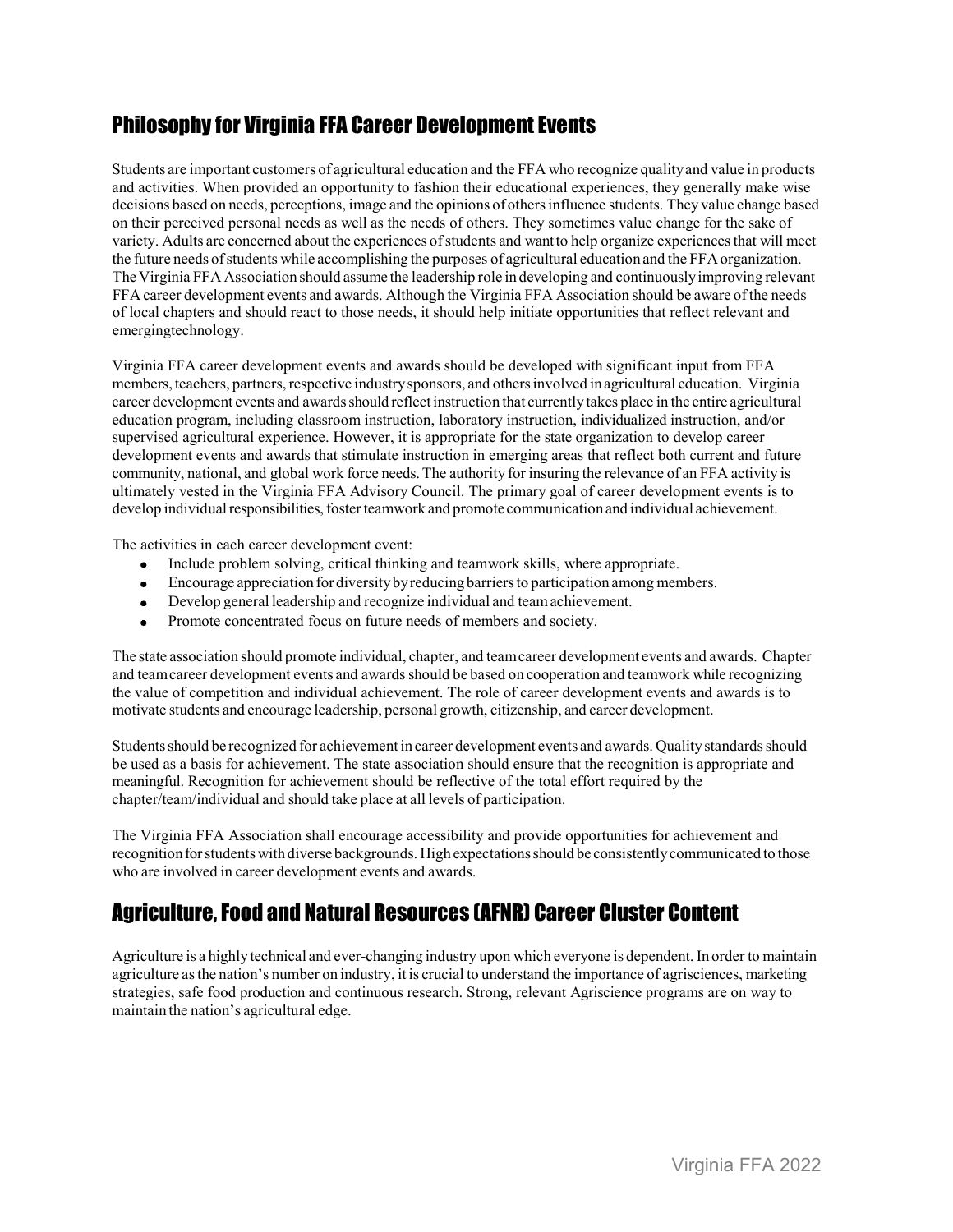## General Rules and Official Policies

#### *Violations of any of the following rules may be groundsforthe eventsuperintendent to disqualify the participants.*

State FFA Staff and CDE Superintendents will use the published rules and proceduresto organize and implement the State FFA Career Development Events. Event activities may not be conducted due to lack of necessary materials, expertise or extreme impact to event budgets.

#### **TEAM ACTIVITIES**

The primary goal of team career development events and awards is to develop individual responsibilities, foster teamwork, and promote communications while recognizing the value of ethical competition and the value of individual achievement. A team career development event/award requires two or more members from one chapter working cooperatively. Teamcareer development events and awards are intended to be an outgrowth ofinstruction.

Team career development events and awards should:

- include problemsolving and critical thinking.
- promote an appreciation for diversity by reducing barriers to participation.
- promote new directions and focus on future needs of members and society.
- include cooperative activities.
- encourage broad participation among members and recognize excellence within levels of experience.
- recognize individual and teamachievement, develop general leadership, and recognize levels of ability.
- provide local recognition for superior performance at the state and national level.

#### **ELIGIBILITY OF PARTICIPANTS**

- 1) Each participant must be a current bona fide dues paying FFA member in good standing with the local chapter, state FFA association, and the National FFA Organization at the time ofthe career development event (or by May 1 for the Virginia FFA, whichever date comes first.) In the event a participant's name is not on the chapter's official roster for the yearsin which the dues were payable to the National FFA Organization, a past due membership processing fee of \$35, in addition to the dues must be paid.
- 2) The participant, in a State Senior Career Development Event, must be:
	- a. A high school FFA member, (a graduating senior is considered eligible to compete in state career development events the convention directly after graduation.) (High school refers to grades 9-12.)
		- b. A middle school team consisting of all  $8<sup>th</sup>$  grade FFA members.
		- c. While in school, be enrolled in at least one agricultural education course during the school year and/or follow a planned course of study; either course must include a supervised agricultural experience program, the objective of which is preparation for an agricultural career. For this purpose a student needs to be enrolled in at least one agricultural education course during the year they qualified for the event. If the student was previously enrolled in an agriculture class and was an FFA member, they may compete in a contest if they have scheduling issues (ex. Advanced Placement classes) that do not allow them be enrolled in an agriculture class but they must still have an SAE.
- 3) The participant in a State Junior Career Development Event must be:
	- a. at the time of the event must be a  $6<sup>th</sup>$ ,  $7<sup>th</sup>$ ,  $8<sup>th</sup>$  or  $9<sup>th</sup>$  grade full dues paying member.
	- b. While in school, be enrolled in at least one agricultural education course during the school year and/or follow a planned course of study; either course must include a supervised agricultural experience program, the objective of which is preparation for an agricultural career. For this purpose a student needsto be enrolled in at least one agricultural education course during the year they qualified for the event.
- 4) The participant in a State Middle School Career Development Event must be:
	- a. At the time of the state competition has qualified as either a  $6<sup>th</sup>$ ,  $7<sup>th</sup>$  or  $8<sup>th</sup>$  grade middle school member.
	- b. While in school, be enrolled in at least one agricultural education course during the school year and/or follow a planned course of study; either course must include a supervised agricultural experience program, the objective of which is preparation for an agricultural career. For this purpose a student needsto be enrolled in at least one agricultural education course during the year they qualified for the event.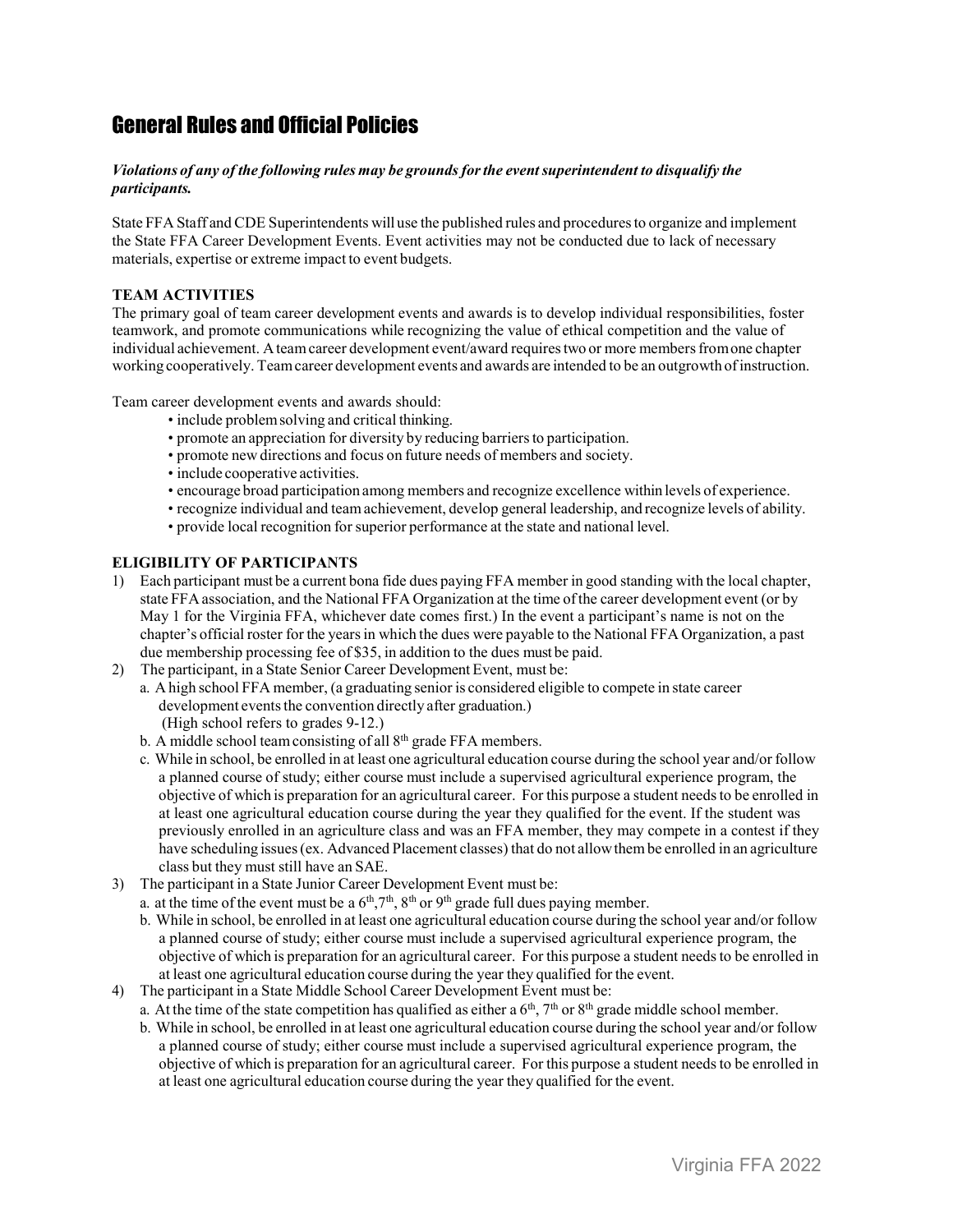- 5) To compete in the creed speaking event, the member has qualified as either a  $7<sup>th</sup>$ ,  $8<sup>th</sup>$  or  $9<sup>th</sup>$  grader by state convention.
- 6) CDE participants who start an event and do not complete the event without notifying event officials at the time of departure will be disqualified. This can affect the overall team rank and position. In some events this will also disqualify the entire team
- 7) The state supervisor/executive secretary of agricultural education must certify that participants are eligible. If an ineligible student is entered in any career development event, the entire team of which that student is a member maybe declared ineligible.
- 8) The first contest that a school winsin the current year will be the contest that the individuals on that team will represent Virginia at the National FFA Convention. To explain, if an FFA chapter puts more than one current winner of an FFA contest on an additional team, then the second place team will be declared the State Winner and will compete at the National FFA Convention. If one person is a duplicate and the National rules allow for a three-person team, then the first place team willrepresent Virginia. If a student that wins a contest is declared ineligible, or cannot attend the Convention, then the other members ofthe team will be allowed to compete for individual awards only. (A medical waiver may be granted if a member of a winning team is unable to attend due to a medical condition.)
- 9) Individuals who have been state winners or have represented the state in any official national FFA career development event are not eligible to enter the same FFA event again. However, FFA junior division state winners are eligible for state senior division. Individuals on a state winning team cannot compete in that divisionagain.
- **10)** A chapter may enter any number of career development events; however, a chapter may have no more than one team in each division in each event. *If the contest allows a Junior and Senior Team then only the Senior*  Team is eligible to advance to the National Level. If the event is a joint FFA & 4-H contest, then a school **must declare an official team but will be allowed to enter the number of teams permitted by 4-H.**

#### **CHECK-IN**

Participants will check-in at the state FFA convention asindicated in the annual State Guidelines. Dates, hours and place of check-in will be sent annually to the agricultural education teacher. All participants will be given an identification number by which they will be designated throughout the event.

#### **ADDITIONALOPERATIONAL PROCEDURES AND POLICIES**

- 1) Emergency Conditions: Under emergency conditions, a state team participating in a Virginia FFA Career Development Event may be made up oflessthan the required members. Fewer than the required number could compete if an emergency condition such as illness, death in the family or an act of God would occur. Those individuals competing would still be eligible to qualify for individual awards.
- 2) Event committees willstrive to divide teamsinto groupsso that no two participants froma team will be in the same group. In any case, no two members will be placed side-by-side.

#### **3) Disqualification:**

- a. Anycommunication, verbal or non-verbal between participants during a career development event will be sufficient cause to eliminate the team member involved from the career development event. The only exception to this would be communication between team members during the teamactivity portion of a given career development event.
- b. Teams arriving after the career development event has begun may be disqualified or penalized. No member substitutions may be made after the career development event begins.
- c. Any assistance given to a team member fromany source other than the career development event officials or assistants will be sufficient cause to eliminate the team fromthe career development event.
- d. Event superintendents may stop any participant if they deem their manner to be hazardous either to themselves or others. Such stoppage shall deemthe individuals disqualified for thatsection ofthe career developmentevent.
- e. CDE participants who start an event and do not complete the event without notifying event officials at the time of departure will be disqualified. This can affect the overall team rank and position. In some events this will also disqualify the entire team.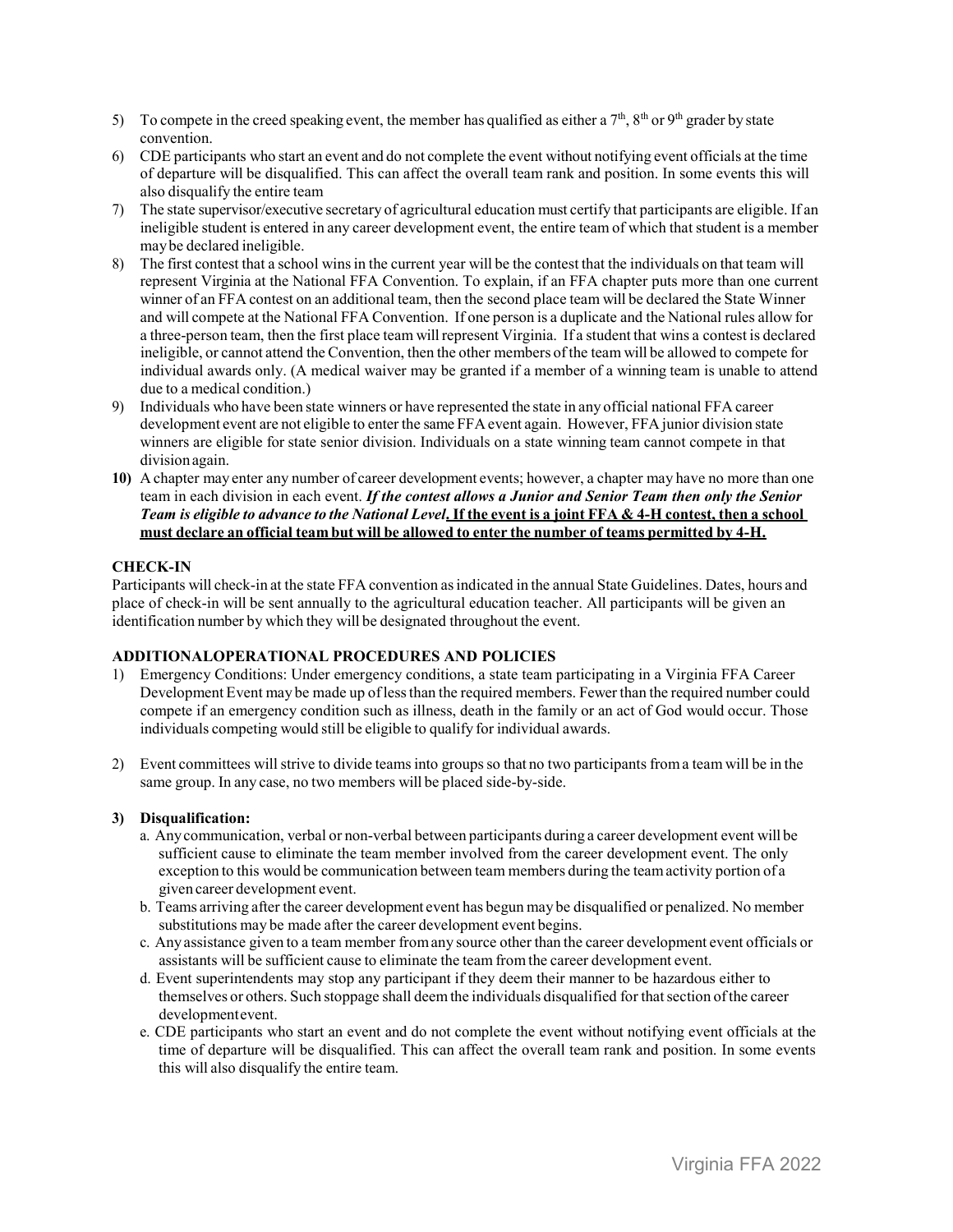- f. Participants will not be allowed to utilize personal electronic communication devices, other than those approved by the event officials, during the entire course ofthe event. Participants who access personal electronic communication devices without prior approval ofthe event officials will be disqualified.
- g. No participant shall gain access to real materials that will be utilized by the event committee during the competition. Any team, participant, advisor or coach reported and proven to do so will be disqualified from the nationalevent.
- 4) Advisors
	- a. Advisors are not allowed to be in contact with their students at any point or time during the competition.
	- b. Advisors may only be allowed at the contestsite if they are assigned to a supervise a group or part ofthe contest
- 5) Participants are expected to observe the National FFA Code of Ethics and the Proper Use ofthe FFA Jacket during the career development events. (Please see the latest edition ofthe Official FFAManual.)
- 6) Official FFAdressis highly recommended for all participants where appropriate and isrequired forthe awards presentationand recognition.
- 7) Participants or advisors will not be allowed in the career development event area as designated in the specific career development event rules. Infractions ofthisstatement mayresult in teamdisqualification.
- 8) Accessibility for all students—all special needs requests should be submitted two weeks prior to the event for scheduling of assistance during event.
- 9) Written Document Penalties- a penalty of 10% of the total points allotted will be assessed for the written documents received after the postmarked deadline. If the document is still not received seven days after the postmark deadline, the team/individual maybe subject to disqualification.
	- 1. National staff will mark late entries as such.
	- 2. Event officials will be notified of late entries at the time written documents are provided for judging.
	- 3. Event superintendent will ensure that penalty is applied.
- 10) Results of all Virginia State FFA Career Development Events will be announced during sessions at State Convention.

#### **TEAM AND INDIVIDUAL AWARDS**

The ranking of teams and individuals in each of the career development events will be on the basis of logical groups within the total range ofscores. Awards will be distributed to the winning teams and individuals at award programs following the completion of the career development events.

#### **VIRGINIA FFA ADVISORY COUNCIL**

Purpose: To advise the State Staff on issues impacting both FFA Career Development Events and Awards to ensure:

- 1) All activities are consistent with industry needs.
- 2) All activities are available to all members.
- 3) All activities are conducted openly, fairly and in a quality manner.
- 4) Cooperation among various activities occurs, to the degree possible, to promote the interconnectedness of agriculture (i.e. forestry and agricultural mechanics or farm business management and dairy or livestock) and agricultural education (classroom, SAE, FFA).
- 5) Newand innovative activities are being put forward for consideration.
- 6) As many students as possible have the opportunity to participate.
- 7) A constant process of local advisor in-service on proper use of these activities astoolsfor learning is being championed.
- 8) All activities are operated consistently with AdvisoryCouncil policy.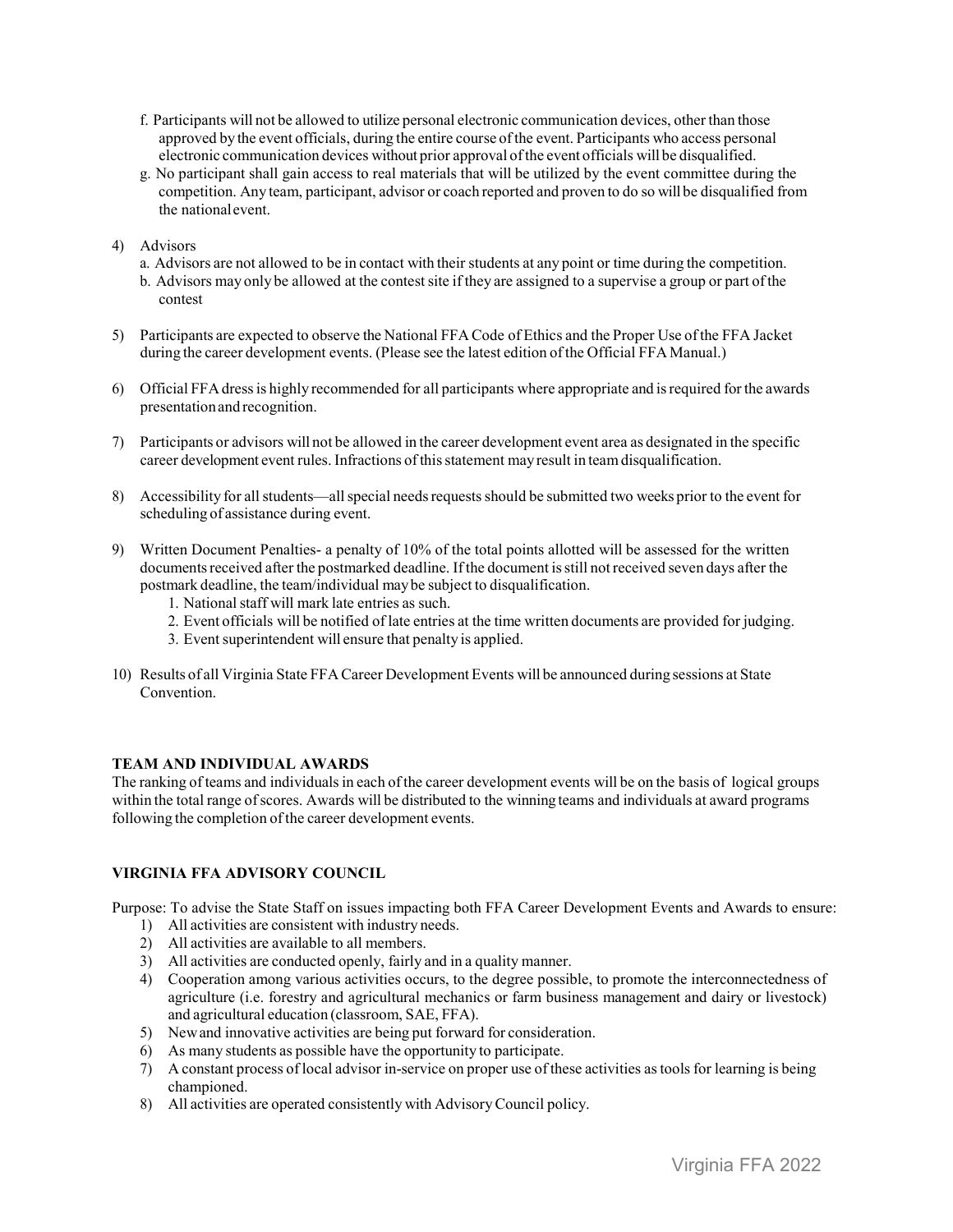9) Activities are conducted within available budgets approved by the FFA AdvisoryCouncil and, if appropriate, Virginia FFA Foundation Board.

The State FFA AdvisoryCouncilshall consist oftwo instructors of agricultural education fromeach FFA area in the state, two at-large agricultural education members, past State FFA President, and current President of the Virginia Association of Agricultural Educators; appointed annually by the state advisor. The duties ofthis councilshall be to represent the FFA chapters and advisors in the areas on matters pertaining to the conduct of the entire program; to arbitrate conflicts at the area, federation and chapter level; to review State FFA Degree applications, Star FFA Degree Applications, Proficiency Award Applications, and National Chapter Award applications and make recommendationsto the state advisor; to recommend changes, revisions and/or newrules and regulationsto the State FFA Board of Directors and the state advisor; and to serve in any capacity in which it may be called upon by the state advisor.

The chair of the advisory committee on awards and career development events will be elected each year.

#### **State Board of Directors**

#### **Section A.**

#### Governing Body

1. The governing body of the organization shall be the State Board of Directors, which shall consist of: the state FFA advisor, who shall serve as chairperson; one agricultural education instructor from each of the state FFA areas; one representative fromthe State FFA AdvisoryCouncil, one representative ofthe State FFA Foundation; and one representative of the State FFA Alumni Association. The state FFA executive secretary shall serve as ex-officio member of the State FFA Board of Directors.

2. The terms of office of members, other than the ex-officio member, shall be prescribed in the bylaws.

3. The State FFA Board of Directorsshall meet at least once each year at such time and place as may be prescribed by the board and shall present an annual report.

4. The duties ofthe State FFA Board of Directorsshall include: interpret rules governing the activities ofthe state association, including the State FFA Convention; to have full power to prescribe newregulationsthat the board finds necessary in connection with the operation ofthe organization, including the State Convention; to interpret rules and regulations applicable to the convention; and to reviewrecommendationsfromthe State FFA Advisory Council and State FFA Executive Committee and take any action deemed appropriate.

#### **Section B.**

#### GoverningCommittee

The chairperson and two members of the State FFA Board of Directors shall be designated by the board to serve asthe GoverningCommittee and shall have the power to deal with items of business of the state organization. All official actions of the Governing Committee shall be reported to the State FFA Board of Directors.

#### **Meeting Schedule**

- 1) Annual fall meeting to report on the completion of activities at convention and provide input into the winter meetingagenda.
- 2) The annual spring meeting will allow for most of the committee's work to be conducted as a whole group and in sub-groups focused on specific issues or specific types of activities (e.g. team career development events, individual awards, chapter awards).

Local advisors should submit concerns suggestions to the state FFA Specialist/chair of the advisory board and their area representative at least two weeksin advance of the meeting.

#### **Rules Committee on State Career Development Events**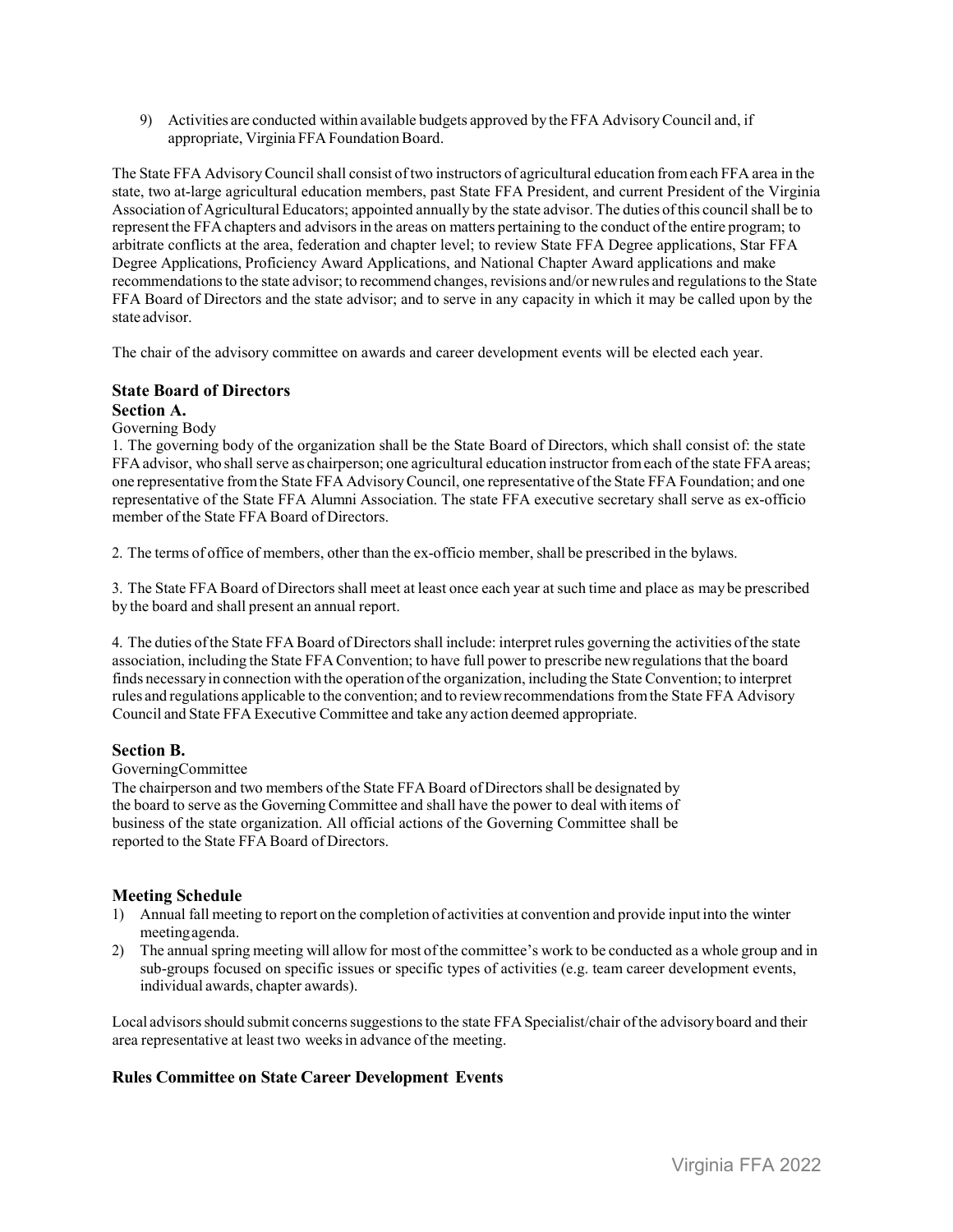The advisory committee will meet only when needed and will make all final decisions on interpretation ofthe rules and regulations ofthe State FFA Career Development Events or awards programs.

Official judges' decisions are final. The announced results are the official results.

#### **Conflict of Interest**

Ifthere is a violation of a student whose advisor is a member ofthe advisory board, the advisor may not vote on the violation. A teacher fromthat area maybe used to fill in for the advisor whose student has possible committed the violation.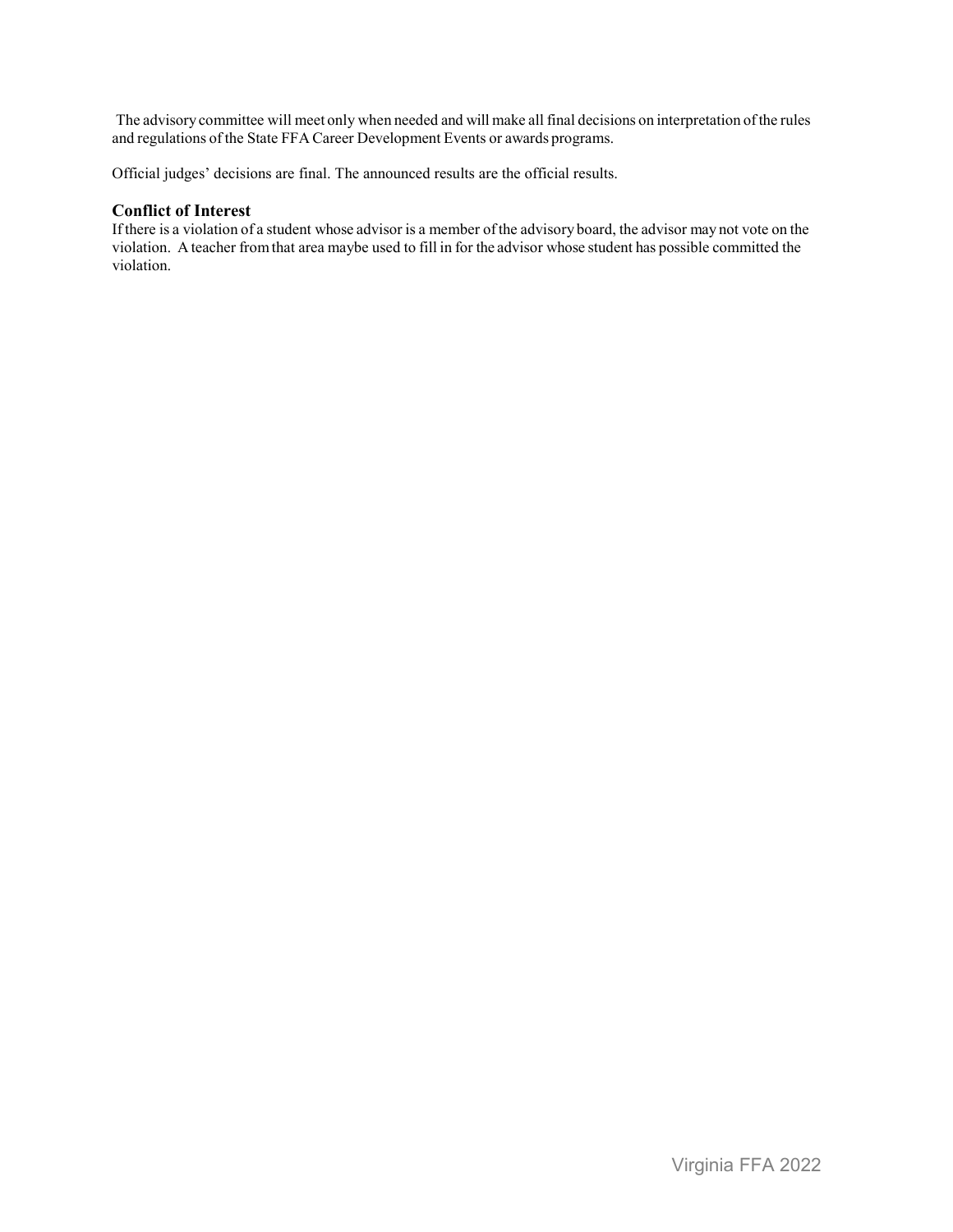## Official Dress Recommendations, Number of Participants, and Number of Scores

| Event                                       | <b>Official Dress</b> | Number of               | <b>Number of Scores</b> |  |
|---------------------------------------------|-----------------------|-------------------------|-------------------------|--|
|                                             | Appropriate           | Participants            | Allowed (per team)      |  |
|                                             |                       |                         | for Team Total          |  |
| <b>Agricultural Communications</b>          | Yes                   | 3                       | 3                       |  |
| <b>Agriscience Demonstration</b>            | <b>Yes</b>            | $1-2$                   | <b>Team Total</b>       |  |
| <b>Agricultural Issues Forum</b>            | Yes                   | $3 - 7$                 | <b>Team Score Event</b> |  |
| <b>Agricultural Mechanics Sr.</b>           | <b>FFA Shirt</b>      | 4                       | <b>Top 3 Scores</b>     |  |
| <b>Agricultural Mechanics Jr.</b>           | <b>FFA Shirt</b>      | 4                       |                         |  |
| <b>Agricultural Sales</b>                   | Yes                   | $\overline{\mathbf{4}}$ | 4                       |  |
| <b>Avian Bowl</b>                           | <b>YES</b>            | $\overline{\mathbf{4}}$ | <b>Team Event</b>       |  |
| <b>Crops Judging</b>                        | *Yes/FFA Shirt        | $\overline{\mathbf{4}}$ | 3                       |  |
| <b>Computer Applications</b>                | Yes                   | $\mathbf{1}$            |                         |  |
| <b>Creed Speaking</b>                       | <b>Yes</b>            | $\mathbf{1}$            | <b>Individual Event</b> |  |
| <b>Dairy Cattle Evaluation</b>              | $*Yes$                | 4                       |                         |  |
| <b>Dairy Cattle Handlers' Activity</b>      | <b>White/Jacket</b>   | 1                       | <b>Individual Event</b> |  |
| <b>Environmental and Natural Resources</b>  | Yes                   | $\overline{\mathbf{4}}$ | 4                       |  |
| <b>Extemporaneous Public Speaking</b>       | Yes                   | $\mathbf{1}$            | <b>Individual Event</b> |  |
| <b>Farm Business Management</b>             | Yes                   | 4                       | <b>Top 3 Scores</b>     |  |
| Floriculture                                | *Yes/FFA Shirt        | $\overline{\mathbf{4}}$ | 4                       |  |
| <b>Food Science and Technology</b>          | Yes                   | $\overline{\mathbf{4}}$ | 4                       |  |
| <b>Forestry Field Day</b>                   | <b>FFA Shirt</b>      | 7                       | 7                       |  |
| <b>Forestry Senior</b>                      | <b>FFA Shirt</b>      | $\overline{\mathbf{4}}$ | 4                       |  |
| <b>Forestry Junior</b>                      | <b>FFA Shirt</b>      | 4                       | 4                       |  |
| <b>Horse Evaluation</b>                     | $*Yes$                | 4                       | <b>Top 3 Scores</b>     |  |
| <b>Horse Hippology</b>                      | $*Yes$                | 4                       | <b>Top 3 Scores</b>     |  |
| <b>Horticulture Demonstration</b>           | <b>FFA Shirt</b>      | $1-2$                   | $1-2$                   |  |
| <b>Job Interview</b>                        | Yes                   | 1                       | <b>Individual Event</b> |  |
| Jr. Dairyman's                              | <b>FFA Shirt</b>      | 4                       | <b>Top 3 Scores</b>     |  |
| Jr. Forester's                              | <b>FFA Shirt</b>      | 4                       | <b>Top 3 Scores</b>     |  |
| Jr. Stockman's                              | <b>FFA Shirt</b>      | $\overline{\mathbf{4}}$ | <b>Top 3 Scores</b>     |  |
| <b>Livestock Evaluation</b>                 | *Yes                  | 4                       |                         |  |
| <b>Marketing Plan</b>                       | <b>Yes</b>            | $\overline{\mathbf{3}}$ | <b>Team Score Event</b> |  |
| <b>Meats Evaluation &amp; Technology</b>    | <b>FFA Shirt</b>      | $\overline{\mathbf{4}}$ | <b>Top 3 Scores</b>     |  |
| <b>Middle School Agriscience Technology</b> | <b>FFA Shirt</b>      | 4                       | 3                       |  |
| <b>Middle School FFA Quiz Bowl</b>          | Yes                   | 4                       | 4                       |  |
| Middle School Food & Fiber                  | <b>FFA Shirt</b>      | 4                       | $\overline{\mathbf{3}}$ |  |
| <b>Middle School Plant Science</b>          | <b>FFA Shirt</b>      | 4                       | 3                       |  |
| <b>Middle School Small Animal Care</b>      | <b>FFA Shirt</b>      | 4                       | $\overline{3}$          |  |
| <b>Milk Quality and Products</b>            | <b>FFA Shirt</b>      | 4                       | 4                       |  |
| Nursery/Landscape                           | <b>FFA Shirt</b>      | $\overline{\mathbf{4}}$ | <b>Top 3 Scores</b>     |  |
| <b>Parliamentary Procedure Senior</b>       | Yes                   | 6                       | <b>Team Score Event</b> |  |
| <b>Parliamentary Procedure Junior</b>       | <b>Yes</b>            | 6                       | <b>Team Score Event</b> |  |
| <b>Poultry Evaluation</b>                   | <b>FFA Shirt</b>      | $\overline{\mathbf{4}}$ | <b>Top 3 Scores</b>     |  |
| <b>Prepared Public Speaking Senior</b>      | Yes                   | $\mathbf{1}$            | <b>Individual Event</b> |  |
| <b>Prepared Public Speaking Junior</b>      | Yes                   | 1                       | 1                       |  |
| <b>Small Engines</b>                        | <b>FFA Shirt</b>      | $\mathbf{1}$            | 1                       |  |
| <b>Soils Judging</b>                        | <b>FFA Shirt</b>      | 4                       | <b>Top 3 Scores</b>     |  |
| <b>Tractor Operator's</b>                   | <b>FFA Shirt</b>      | $\mathbf{1}$            | 1                       |  |
| <b>Tractor Troubleshooting</b>              | <b>FFA Shirt</b>      | $\overline{2}$          | $\overline{2}$          |  |
| <b>Veterinary Science</b>                   | <b>FFA Shirt</b>      | 4                       | 4                       |  |

Please remember that all participants are required to wear complete official dress, as outlined in the National FFAOfficial Manual, to all award functions.

**\*Official Dress is required for the reasons part of this CDE**

**-An FFA Shirt is any shirt purchased from the National, State or Local FFA or FFA emblem or FFA sticker on** 

**it. A high school or middle school t-shirt is also acceptable.**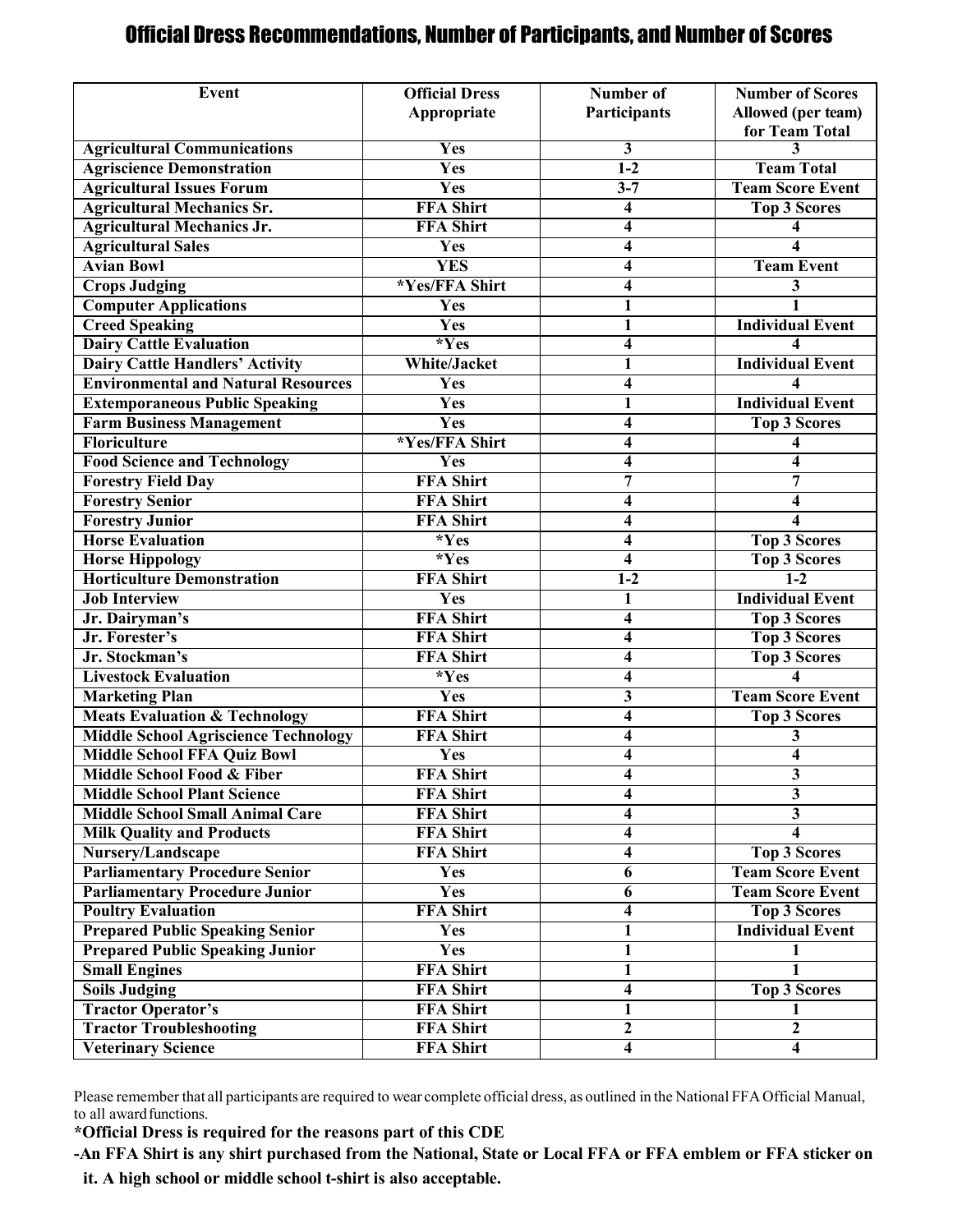

## State Youth Discussion Meet

### **Competition Objectives**

As a leadership training and self-improvement activity, the Discussion Meet experience will:

• Develop leaders for effective problem solving through group discussion.

## **Background Information**

The Discussion Meet is a competition promoted by FFA based on and sponsored by the Virginia Farm Bureau Young Farmers program.

An agriculture organization's strength depends on its members' ability to analyze issues and decide on solutions and actions that best meet their needs. The competition is designed to simulate a committee meeting where discussion and active participation are expected from each committee member.

Applicants build basic discussion skills, develop a keen understanding of important agricultural issues and explore how groups can pool knowledge to reach consensus and solve problems.

A successful applicant is a productive thinker, rather than an emotional persuader. He/she will assist the group in creating ways to implement the solutions discussed and highlight their organizations involvement in those actions/steps.

The applicants will discuss pre-selected topics using four bases for the general discussion:

- Cooperation
- Constructive Resolution
- Problem Solving
- Communication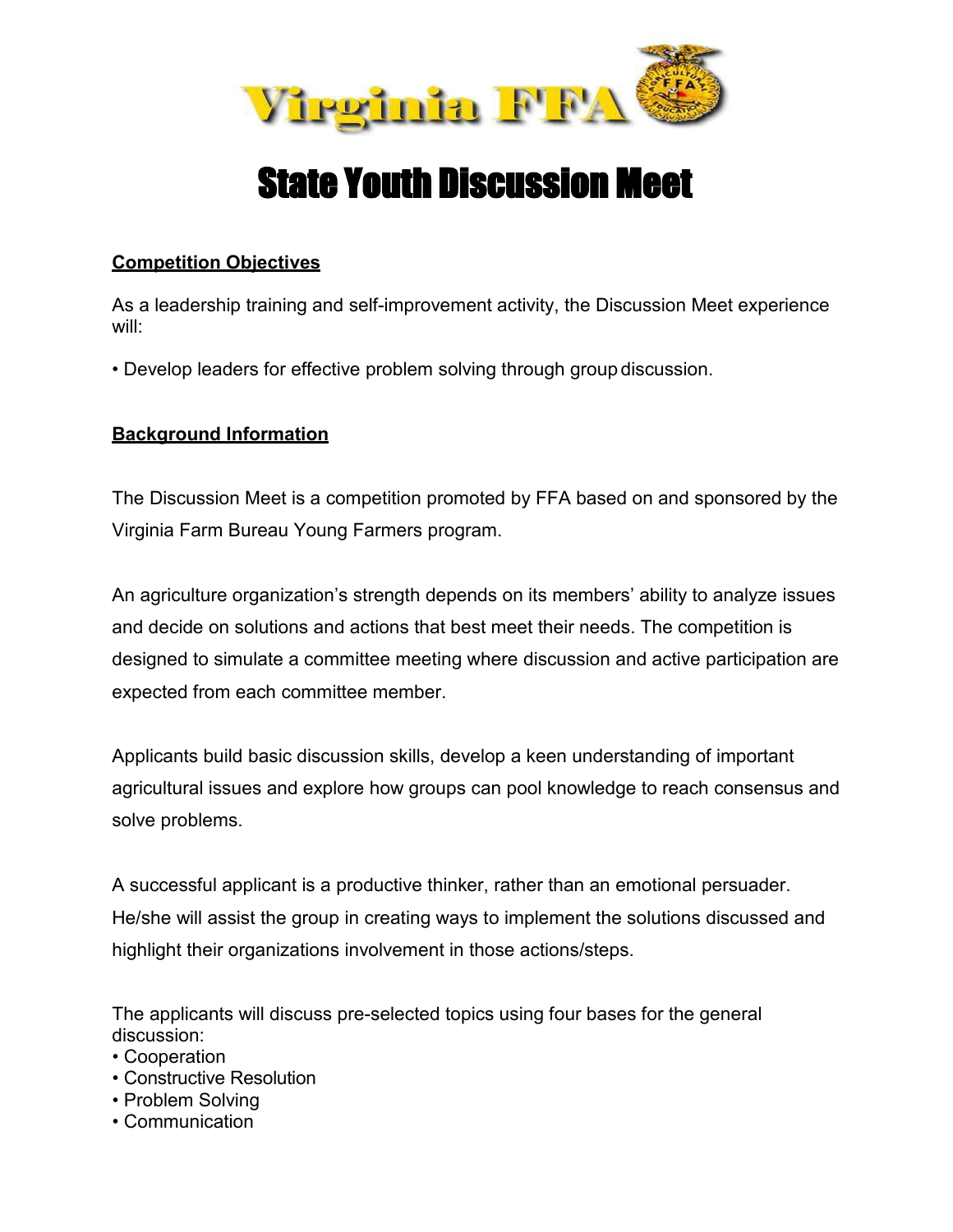## **Eligibility**

- Applicant shall be a FFA member in good standing with his/her county club or chapter.
- Past state Youth Discussion Meet winners are ineligible after they have won.
- Competitors should be in FFA official dress.
- Each chapter may enter one participant for the state event.

## **Competition Format**

1. All competition facilitators and competitors will meet in the pre-assigned competition room 15 minutes prior to the start of the competition to receive lastminute comments by the room chair.

2. Competitors may not take prepared notes in any form with them to the competition table. After all competitors have been introduced, notes may be written on the paper provided. If a note is brought to the table and is noticed by the competition facilitator, there will be a disqualification called at the end of the round by the contest officials.

3. Discussion Meet questions will not be provided at the competition table.

4. The room moderator will call the meeting to order and announce the topicto be discussed. Any competitor not present at their assigned round will be disqualified.

5. The moderator will introduce the competitors and give each of the competitors, in voluntary order, the opportunity to make a 30-second opening statement directed to the audience. Competitors stand foropening.

6. The timekeeper will flash a red time card indicating when 30 seconds have elapsed. Judges may subtract points at their discretion if competitors abuse the time limit.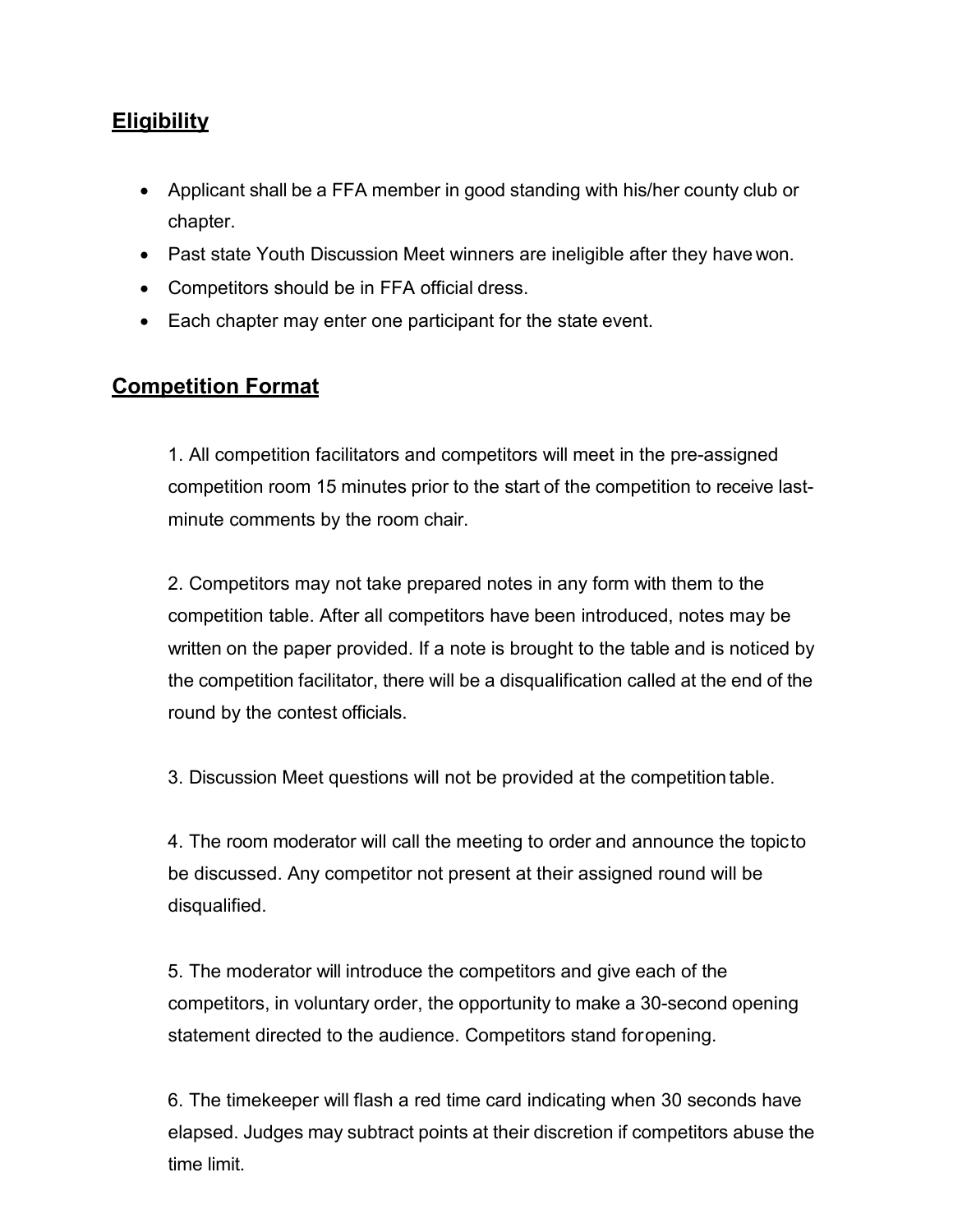7. The moderator will then indicate the opportunity for open discussion, which will continue for a total of 15-20 minutes depending on the competition round. The discussion should be directed to the fellow competitors, not theaudience.

8. The timekeeper will indicate to the moderator when five minutes of open discussion time remains. If the discussion is lagging, the moderator may close the discussion at this time.

9. The timekeeper will indicate to the moderator when time has elapsed with a red time card. The moderator will call for open discussion to stop and ask forone minute of quiet time, allowing the competitors to compose a closing statement.

10. The moderator will give each of the competitors, in voluntary order, the opportunity to make a one-minute closing statement directed to the audience.

11. The moderator will recognize the judges and request they leave to finalize the tabulation of their score sheets in a tabulation room. Judges are not to confer with each other until after turning in their tabulated score sheets.

12. The next round topic to be discussed will be announced in most cases depending on the round. This will be addressed in orientation.

13. The moderator will thank the panel and ask the competitors to share their personal background with the audience.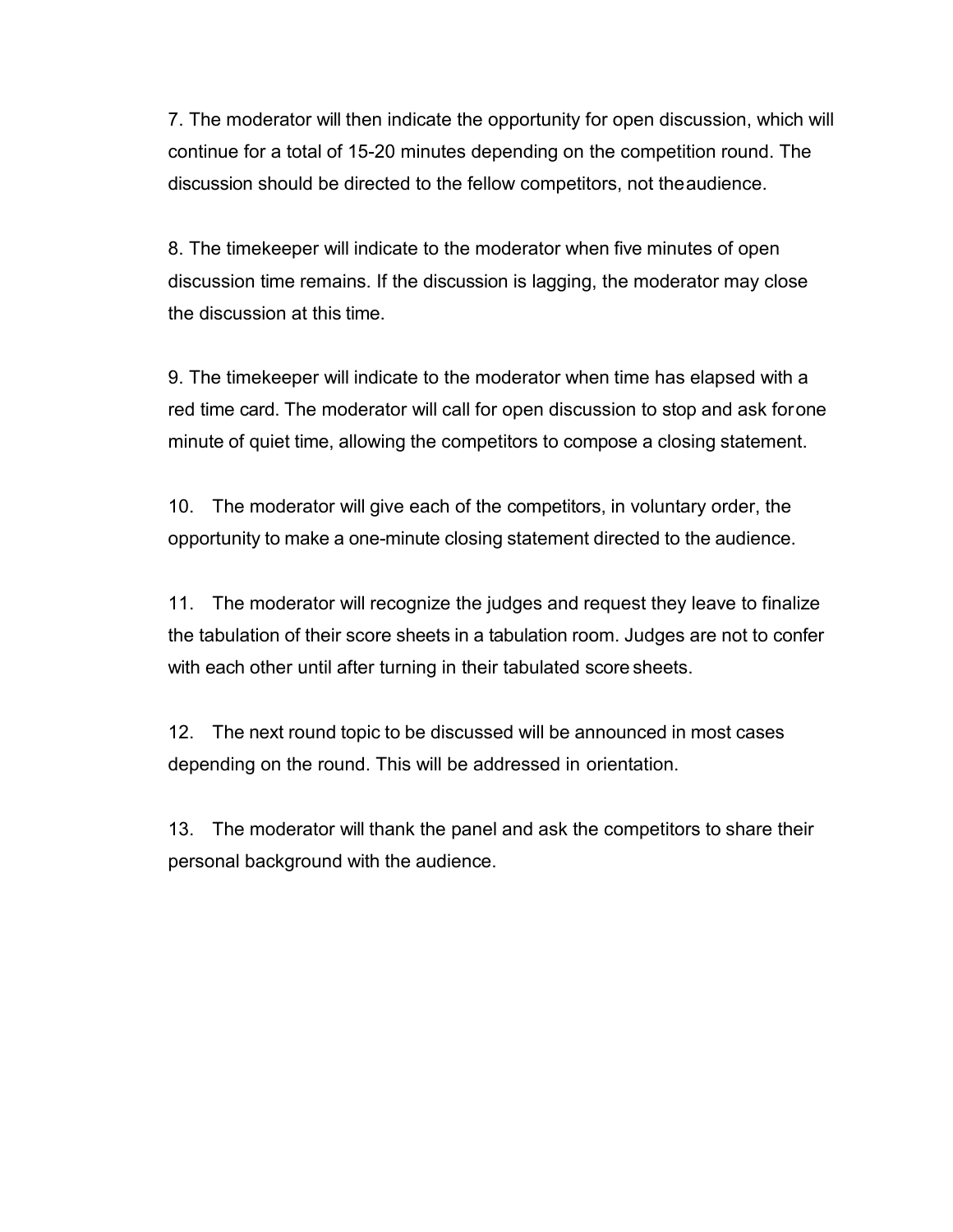## **Competition Structure**

## **Orientations**

- o Discussion Meet Competitor Orientation
	- Orientation will be held prior to the opening round of competition.
	- All participants are required to attend; roll call will be taken.
	- The opening round topic will be announced.
	- The first round topic will be announced now, and again in the competition room.
	- **Each subsequent round topic will be announced at the close of the** prior round, with the exception of the final question.
	- Opening round room assignments and locations will be distributed.
- o Judge Orientation
	- **Direntation will be held prior to the opening round of competition.**
	- All judges are required to attend; roll call will be taken.
	- Judges' duties will be reviewed (see Judge Duties) andany announcements will be made.
	- **Competition timing sequences will be reviewed.**
	- **There will be time for judges to ask questions.**
	- **Opening round room assignments and locations will be distributed.**
- o Timekeeper Orientation
	- **Divident** Orientation will be held prior to the opening round of competition.
	- All timekeepers are required to attend; roll call will be taken.
	- **Opening round room assignments and locations will be distributed.**
	- Timekeeper duties will be reviewed (see Timekeeper Duties) and any announcements will be made.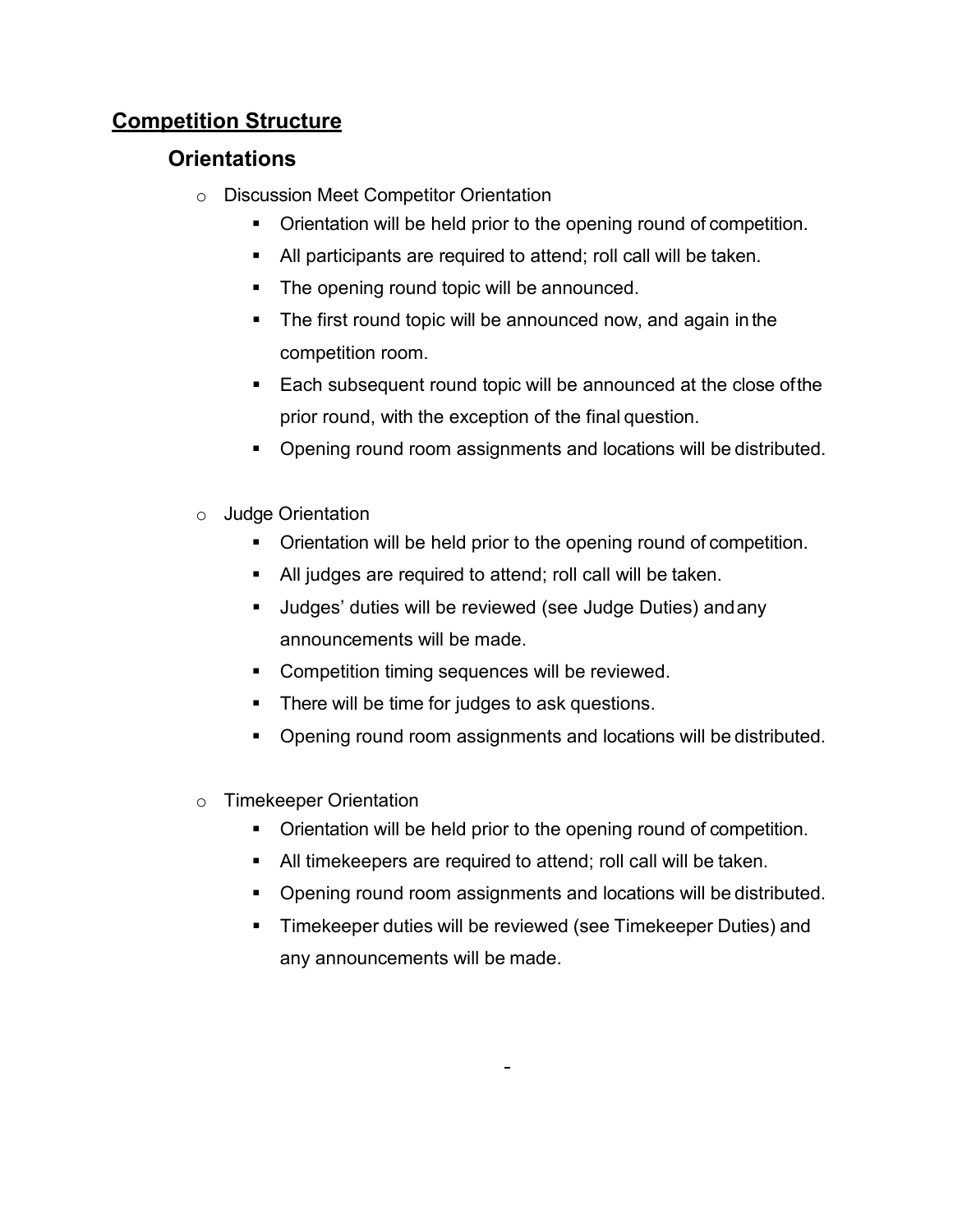## **Competition**

- All participants will compete in at least one preliminary round of the competition. Each preliminary round will include four to eight competitors in each room. A semifinal round will include the top 8-12 competitors and the top two from each room will determine the final four. The Final Four round will determine thewinner.
- The physical arrangements of the Discussion Meet rooms should provide for tables at the front of the room facing each other and the audience in an open format. Half the participants should be seated at each section with the moderator to the side. Name cards identifying competitors should be easily visible. Cards should show only the competitor's name, not his or her chapter.

## **Competition Flow**

Generally speaking, the discussion should follow these steps:

- 1. State the problem or need.
- 2. Explore, define and understand the problem or need.
- 3. Identify causes of the problem or need.
- 4. Elaborate on possible solutions.
- 5. Evaluate and compare alternative solutions offered by the group.
- 6. Test and project what appears to be the best solution(s).
- 7. Create ways to implement the solution(s) discussed and highlightFFA's involvement in those actions/steps.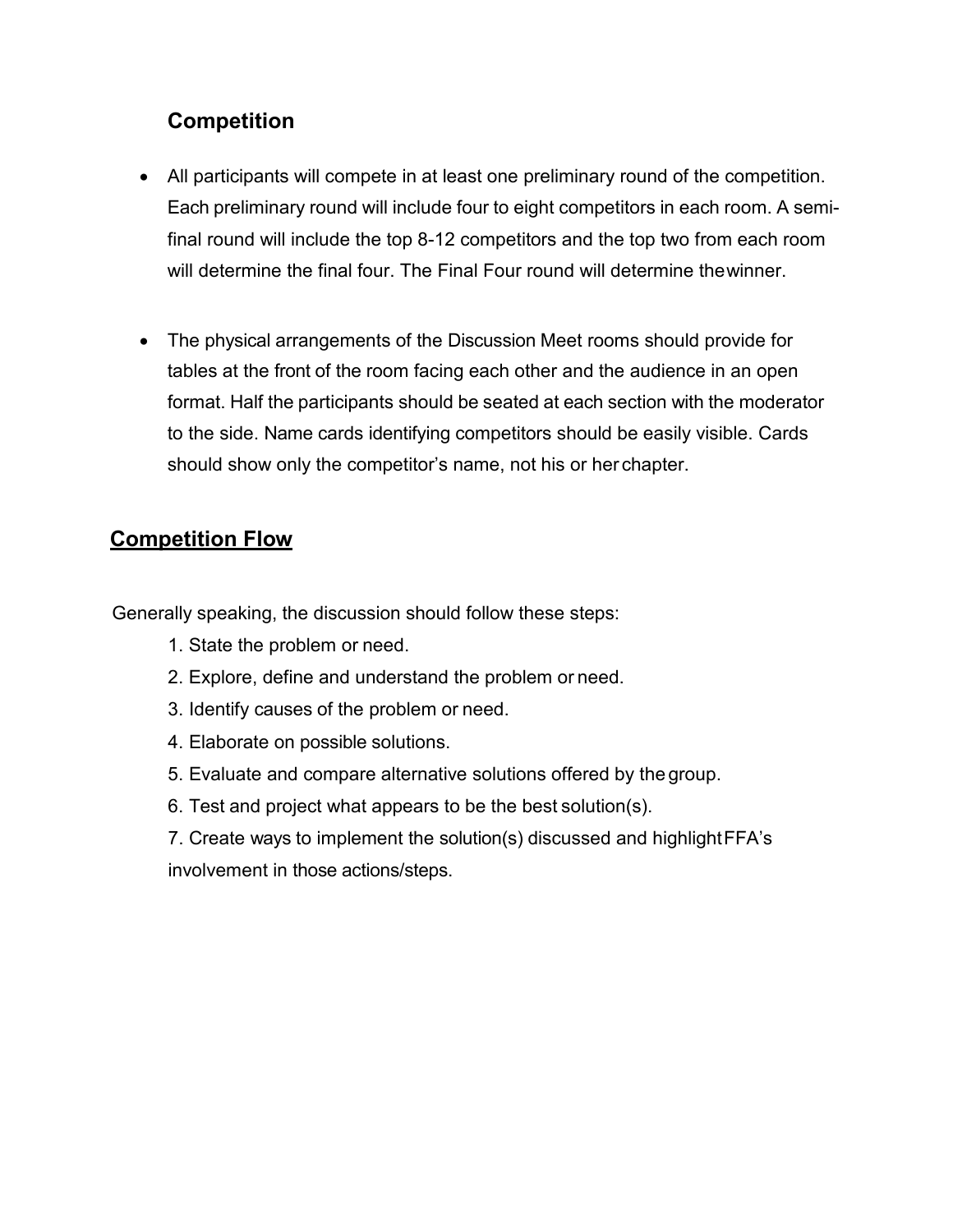## **Helpful Hints for Competitors**

- Study as much material as possible relating to the overall topic. Sources: Internet; library; newspapers; magazines; FFA policies; and conversations with experts or knowledgeable people.
- Remember this is a discussion, not a debate.
- Be prepared to ask questions, state facts and opinions, and urge others to be specific.
- Be aware of the audience, but generally address the panel. Speak loudly enough to be heard by the whole audience.
- Participate whenever your contribution will further the discussion. Do not monopolize the discussion.
- The discussion should not be "conversation" or aimless talk, nor should you take the role of a persuasive speaker. Try to cooperatively shed light on the problem and tentatively retain a flexible position.
- This is not a panel symposium wherein each participant, in turn, makes a presentation, with the moderator ending the session with a summary. Rather, it is an exercise in cooperative problem solving, with the questions, answers and statements coming from any person at any time. The moderator plays an inactive role during the discussion.
- Make notes of key points as the discussion proceeds for use in your summary statement.
- Use the one minute of quiet time to organize your closingstatement.
- Stand and make your closing statement to the audience. Use accepted speech techniques and stay within the time limit.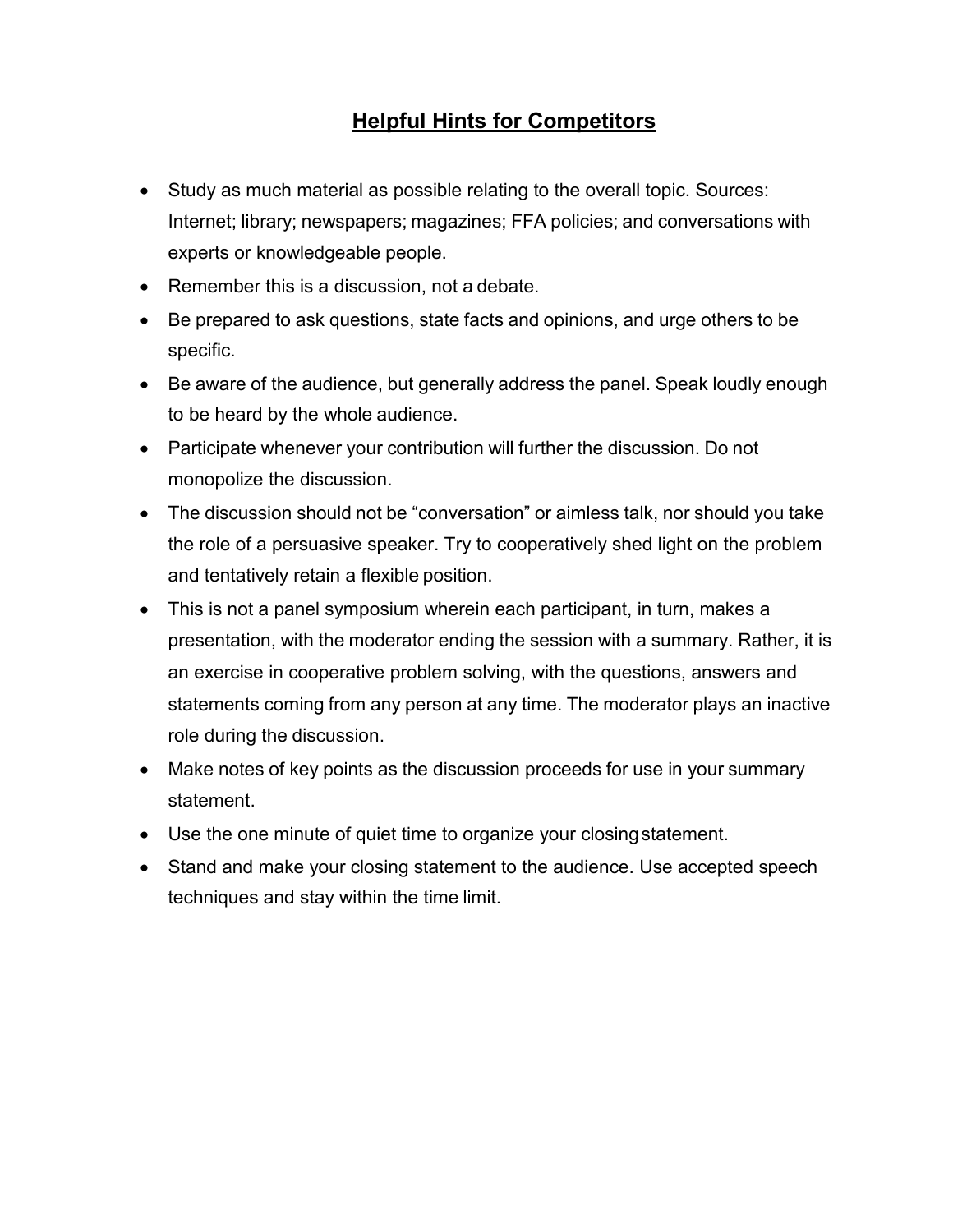## **2022 Virginia 4-H/FFA Discussion Meet Questions**

- 1. With on-farm income declining and farmland losses to urbanization on the rise, what can be done to improve the general mental health and reduce personal stress on farmers and agriculturalists? How can your organization reduce the stigma in rural communities that prevents many individuals from getting help before it's too late? Resource link: Mental Health in Agriculture article from Ohio Ag Net
- 2. The COVID-19 pandemic exposed many challenges in our nation's food supply chain. While farmers, processors and retailers were able to continue providing adequate food, the shortages created opportunities to learn about and resolve weaknesses in the system. As leaders in your youth organizations, how can young agriculturalists use lessons learned in 2020 to strengthen the industry for the future?

Resource links:<https://www.agrinews-pubs.com/2020/12/17/lessons-learned-from-pandemic/aeg01zq/> https://www.dtnpf.com/agriculture/web/ag/news/article/2020/06/01/lessons-pandemic

3. Many of our youth in agriculture do not come from a farm background and have few farm experiences but do have a growing excitement for opportunities in the industry. How do we help youth become better prepared for a career in the agricultural industry beyond in-class instruction and showing livestock? What can Farm Bureau do to help our youth participating in 4-H, FFA or other youth organizations gain on-farm experience?

Resource link: [https://www.usda.gov/media/blog/2018/03/20/agricultural-youth-opportunities](https://www.usda.gov/media/blog/2018/03/20/agricultural-youth-opportunities-)journey-future-career-success https://www.fsa.usda.gov/Assets/USDA-FSA-Public/usdafiles/FactSheets/2019/youth\_loans-fact\_sheetaug\_2019.pdf

4. The Chesapeake Bay is a treasured national resource that is largely in Virginia, and farmers have gone to great lengths to protect water quality through on-farm best management practices. What actions can be taken by youth in agriculture to help communicate with legislators and non-farm populations about the positive steps agriculture is taking to protect the environment? Resource link:<https://www.agfoundation.org/news/4-ways-farmers-steward-the-land> http://www.explorebeef.org/protectingresources.html